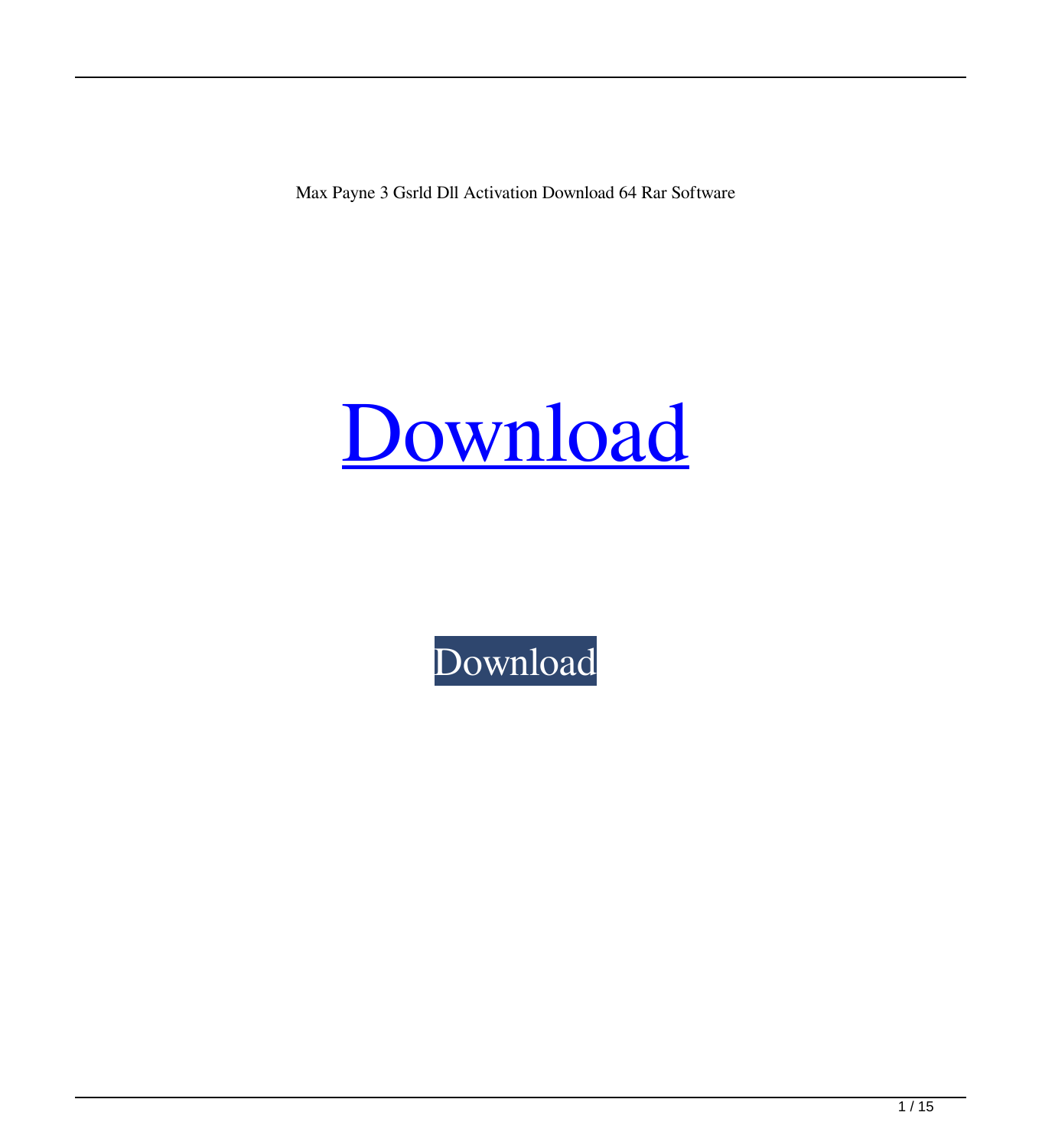When I start game it shows me error "The dynamic library "gsrld.dll" failed to load ". So what to do to get it fixed? May 11, 2017 My gsrld.dll file corrupted, i think it's because i run the game with the lastest patch, and my graphics card is not working right (It's . Sep 5, 2020 I've installed only the last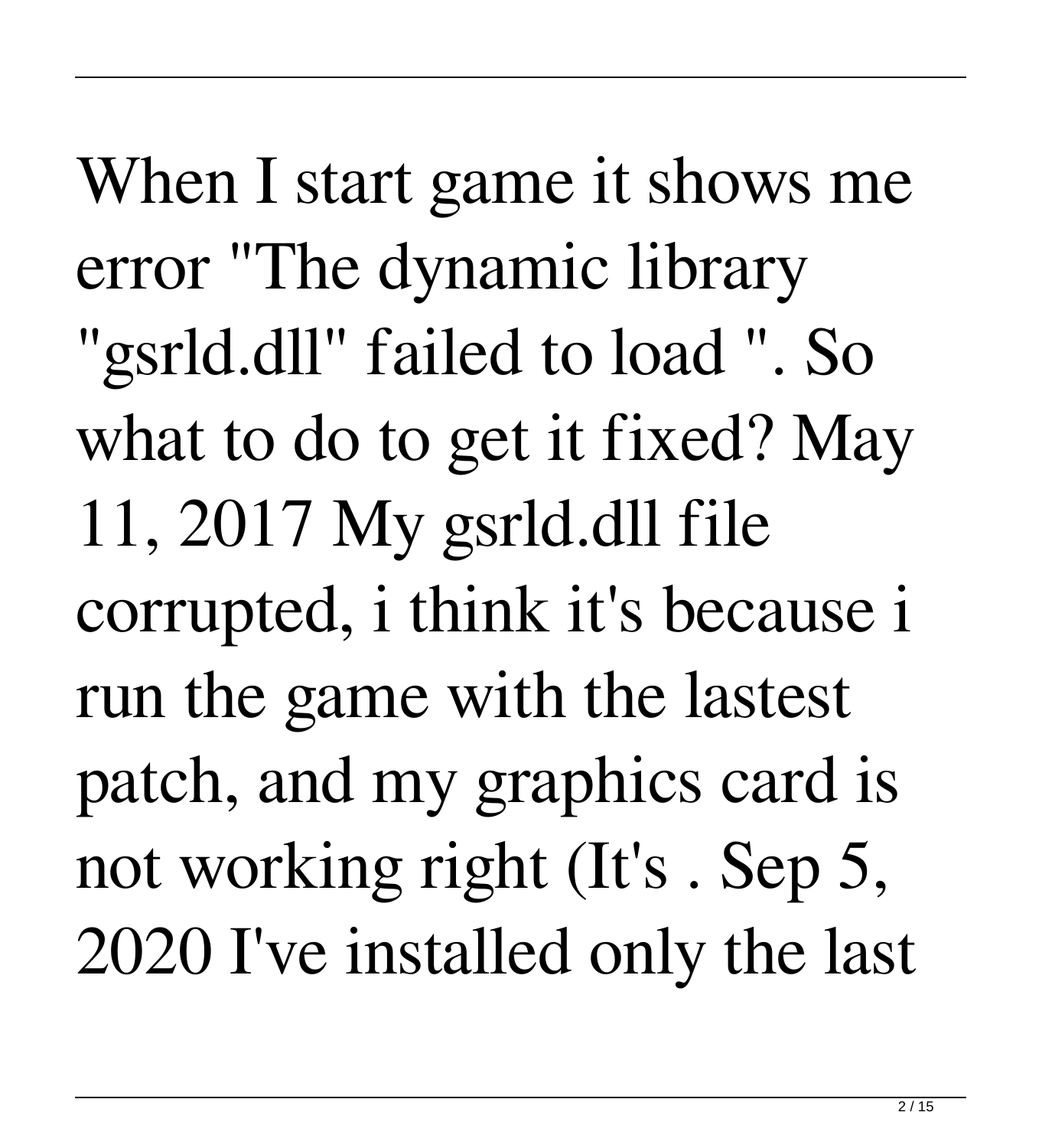patch for Max Payne 3 without crack so the game runs fine. Jan 20, 2020 I have the same problem. I tried everything and reinstalled the game, tried to delete everything related to the game and when i start the game nothing happens. I'm playing on Windows 7 May 20, 2019 I installed it on a Windows 10 PC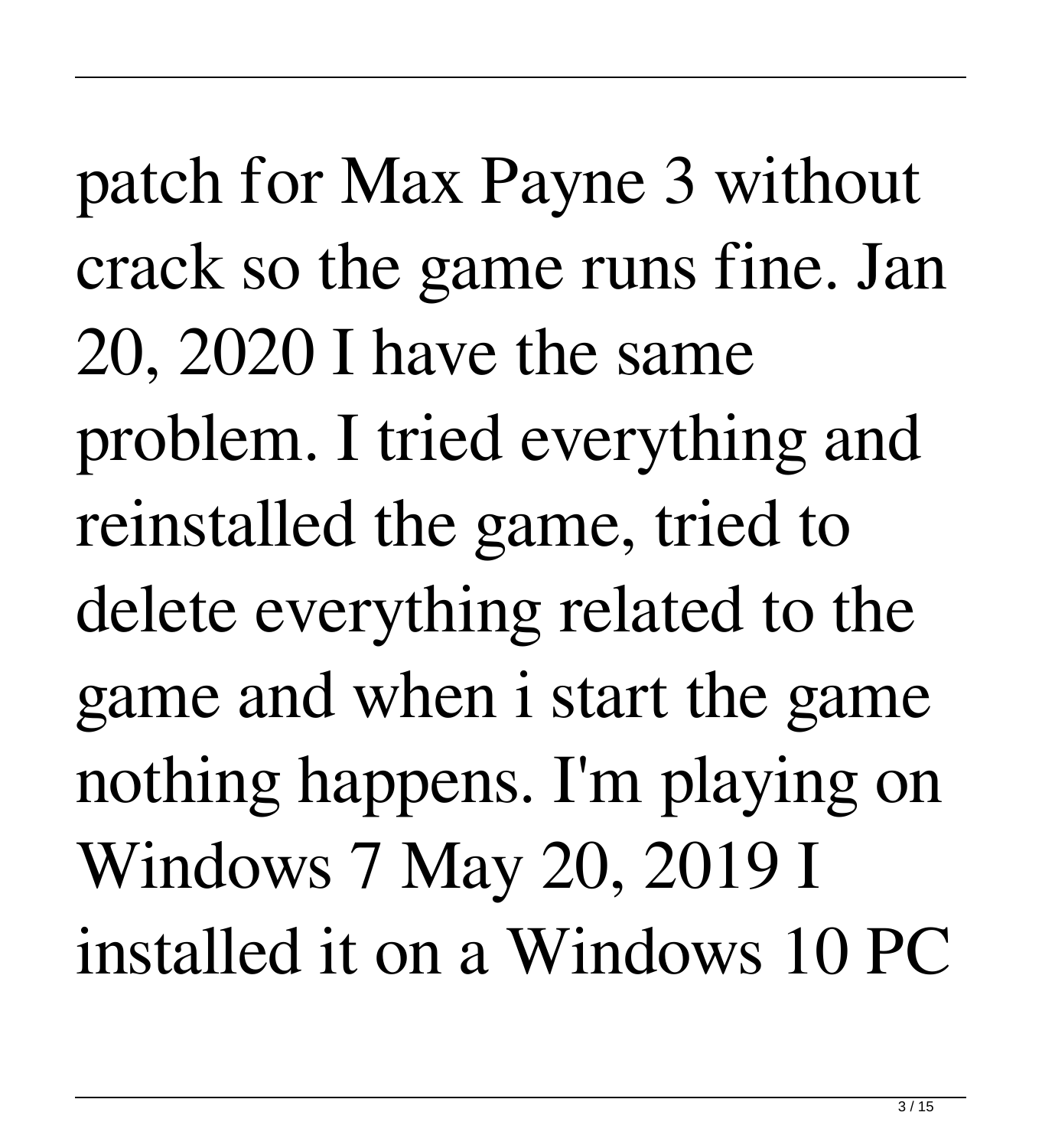and it plays fine. May 9, 2019 I'm having the same problem, when I start the game it says "The dynamic library "gsrld.dll" failed to load" and the game closes after 1-2 minutes. I have a Radeon R7 370 May 15, 2019 I just installed the game on a new Windows 10 PC and when I start the game, it says "The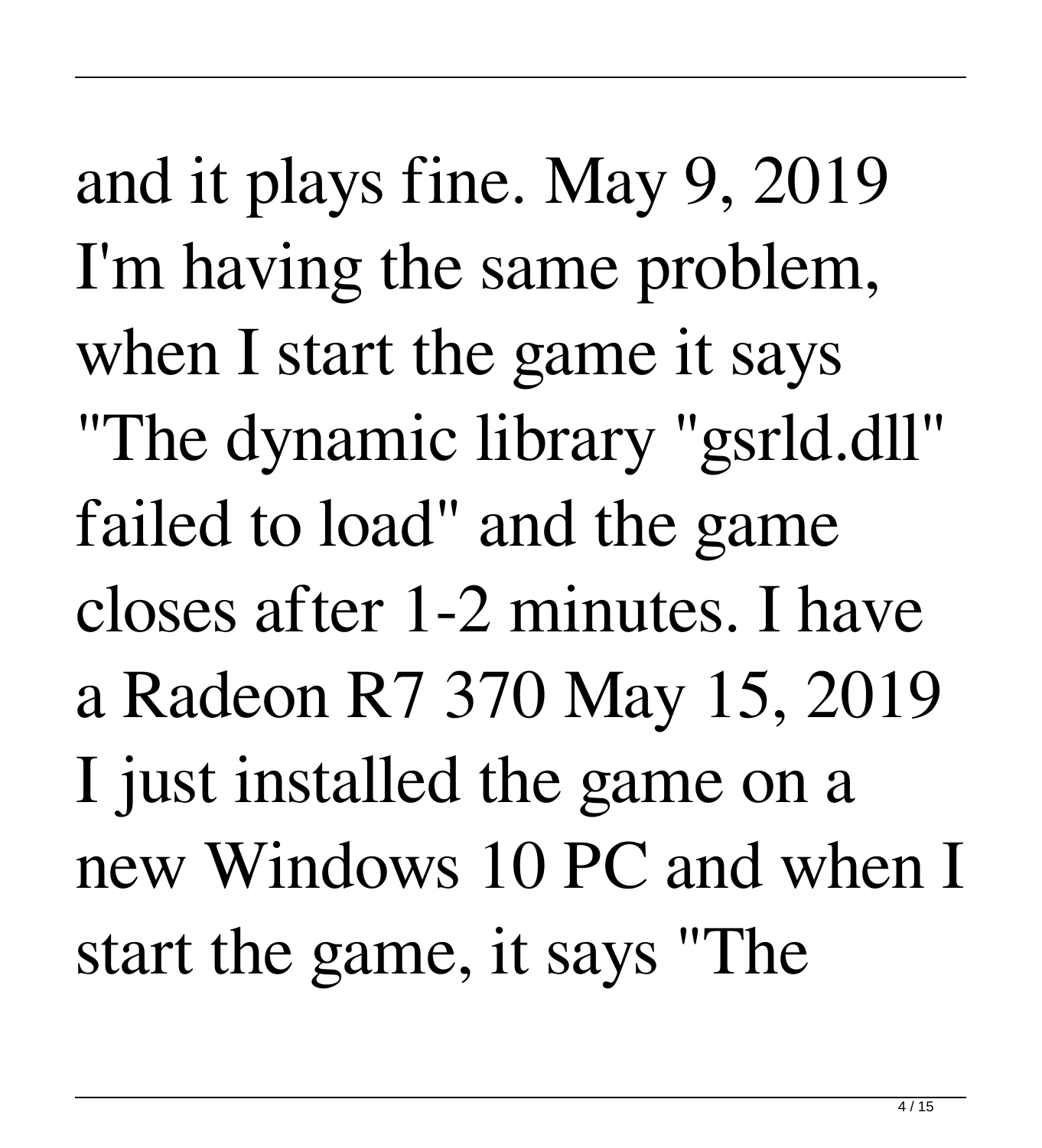dynamic library "gsrld.dll" failed to load" and then the game closes. May 14, 2019 I'm having the same problem, when I start the game it says "The dynamic library "gsrld.dll" failed to load" and the game closes after 1-2 minutes. I'm having a Radeon R7 370 graphics card May 16, 2019 I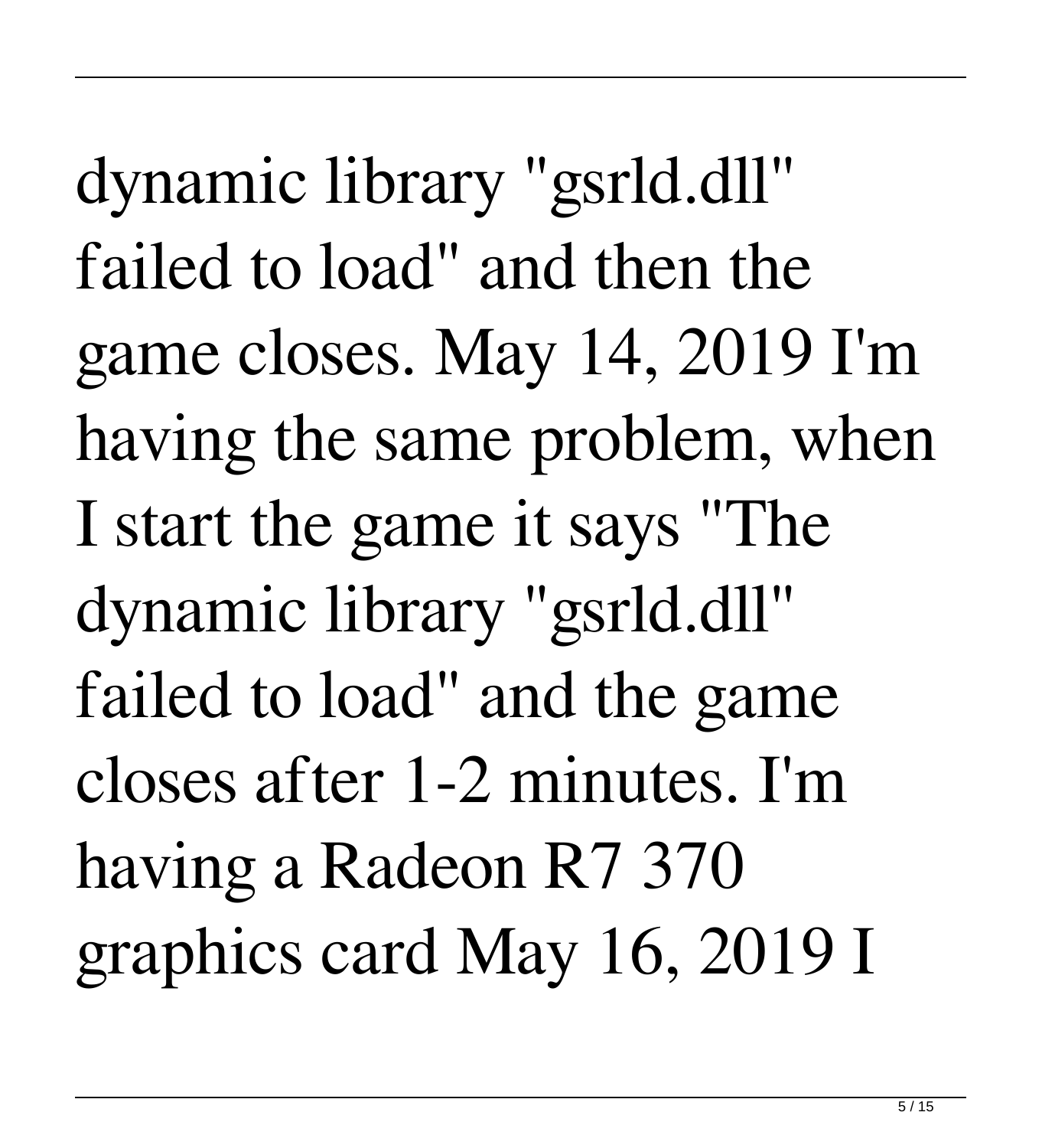don't know why but I'm getting an error when i load up the game. I can't start the game because it says "The dynamic library "gsrld.dll" failed to load" and then it closes. Please help! I'm having a Radeon R7 370 graphics card May 15, 2019 I just installed the game on a Windows 10 PC and when I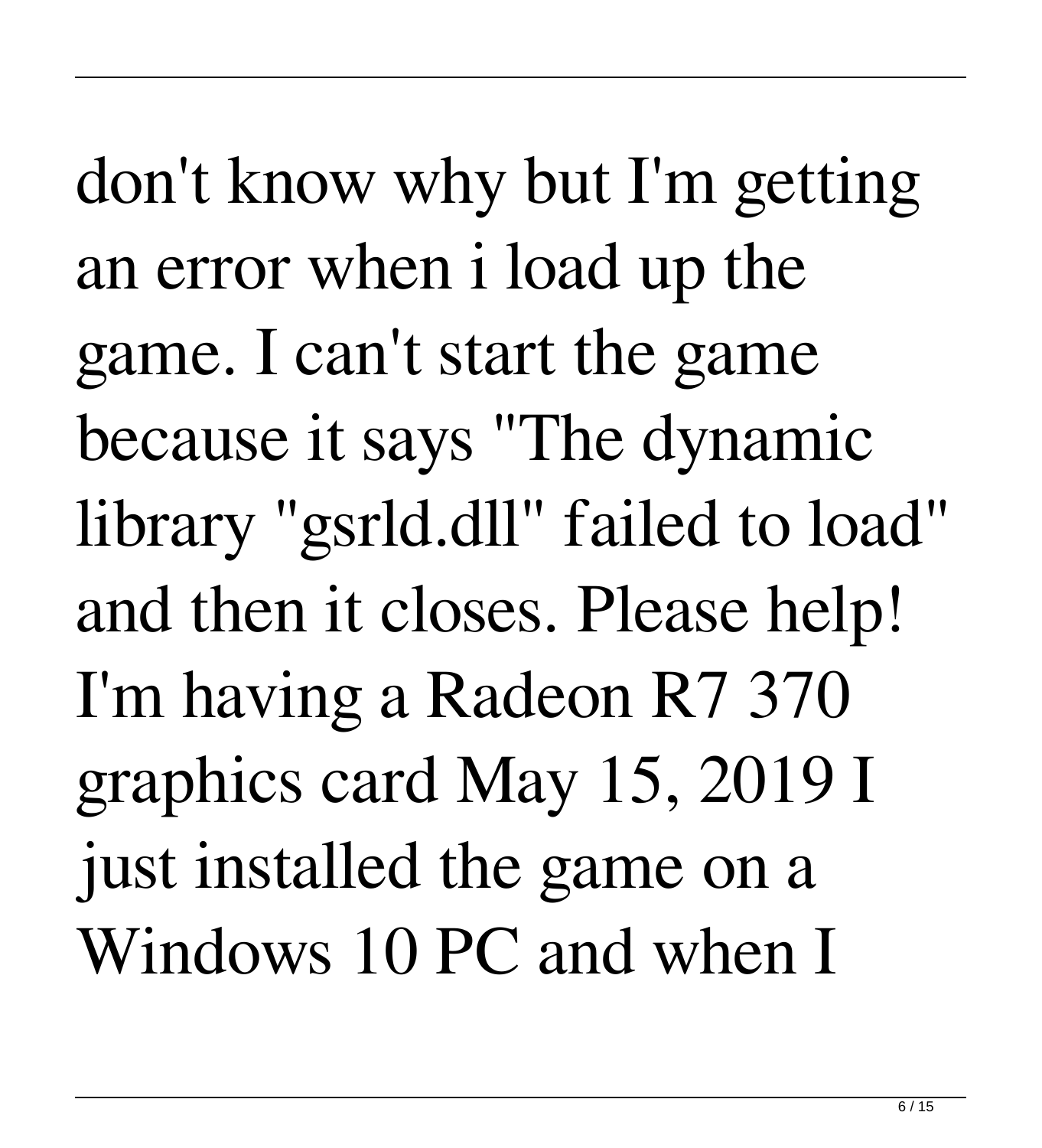start the game, it says "The dynamic library "gsrld.dll" failed to load" and then the game closes. I'm having a Radeon R7 370 graphics card May 16, 2019 I don't know why but I'm getting an error when i load up the game. I can't start the game because it says "The dynamic library "gsrld.dll"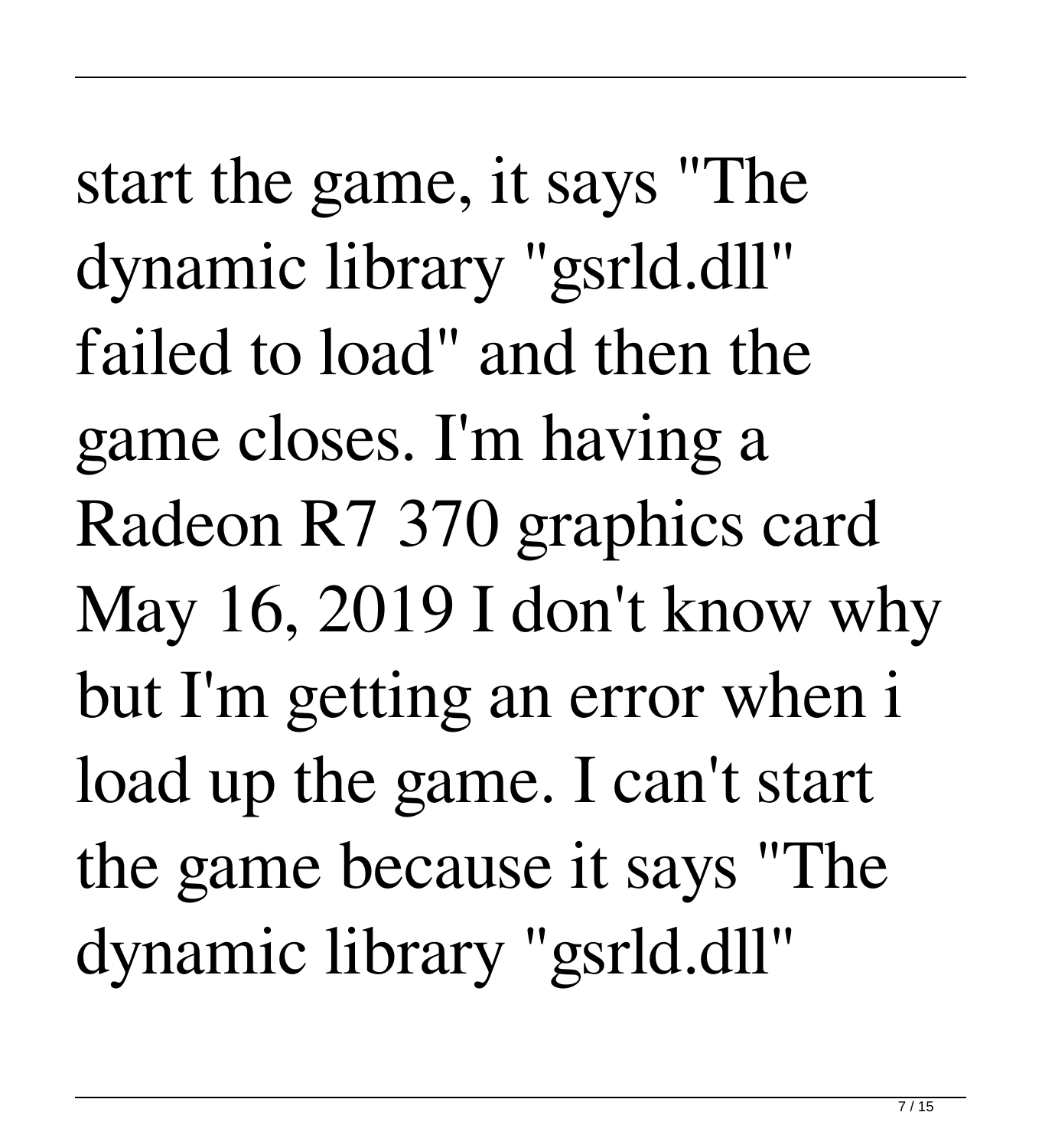## failed to load" and then it closes. Please help!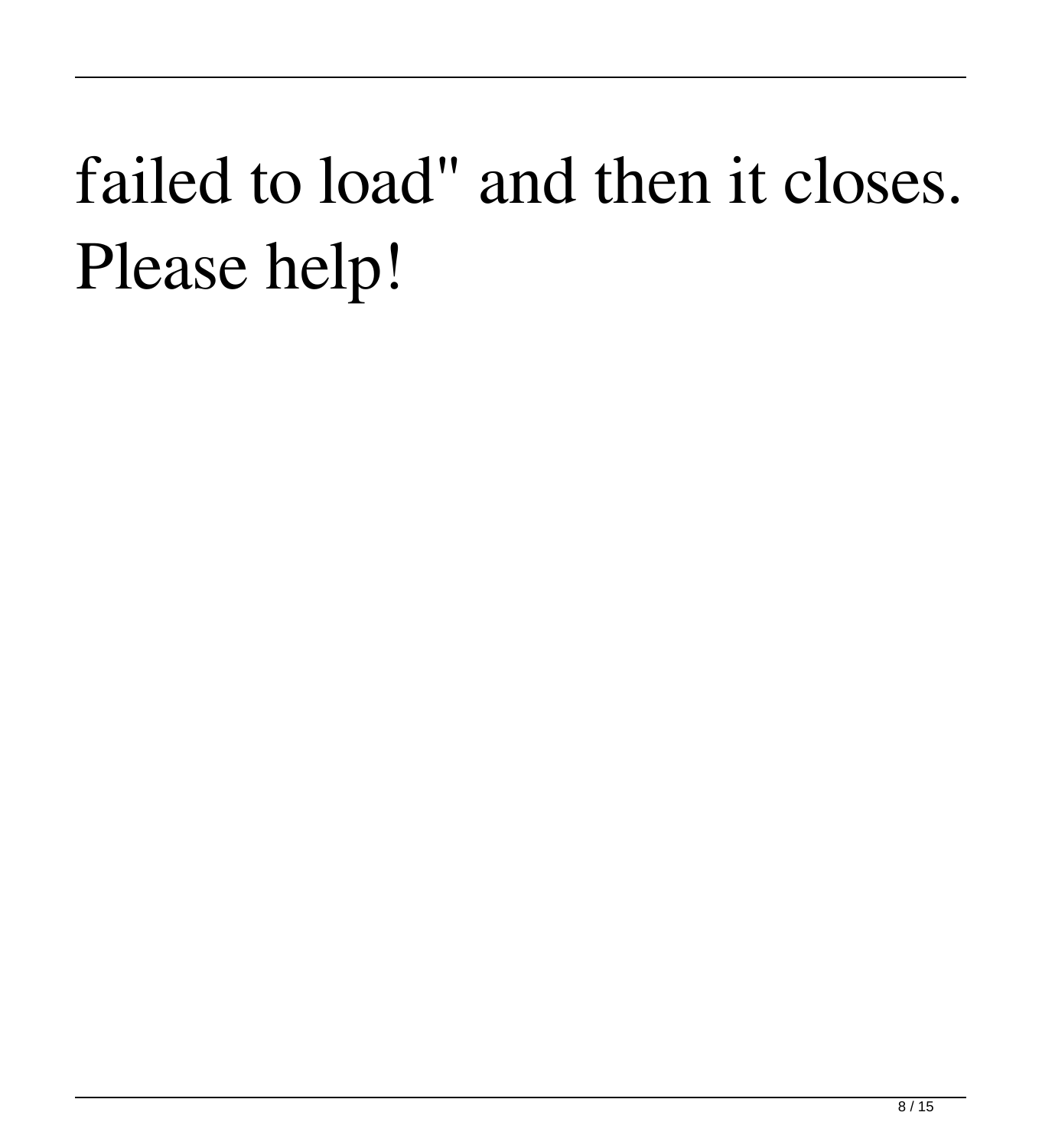Jun 22, 2021 Trying to repair d3dx9\_36.dll. I tried all the process mentioned above but no luck Thank you for answering. Jun 24, 2021 Picked up a minidrive and running Max Payne 3 on Windows 7 with Nvidia GeForce GT 730 Graphic card. Crashes on start up. Why is Max Payne 3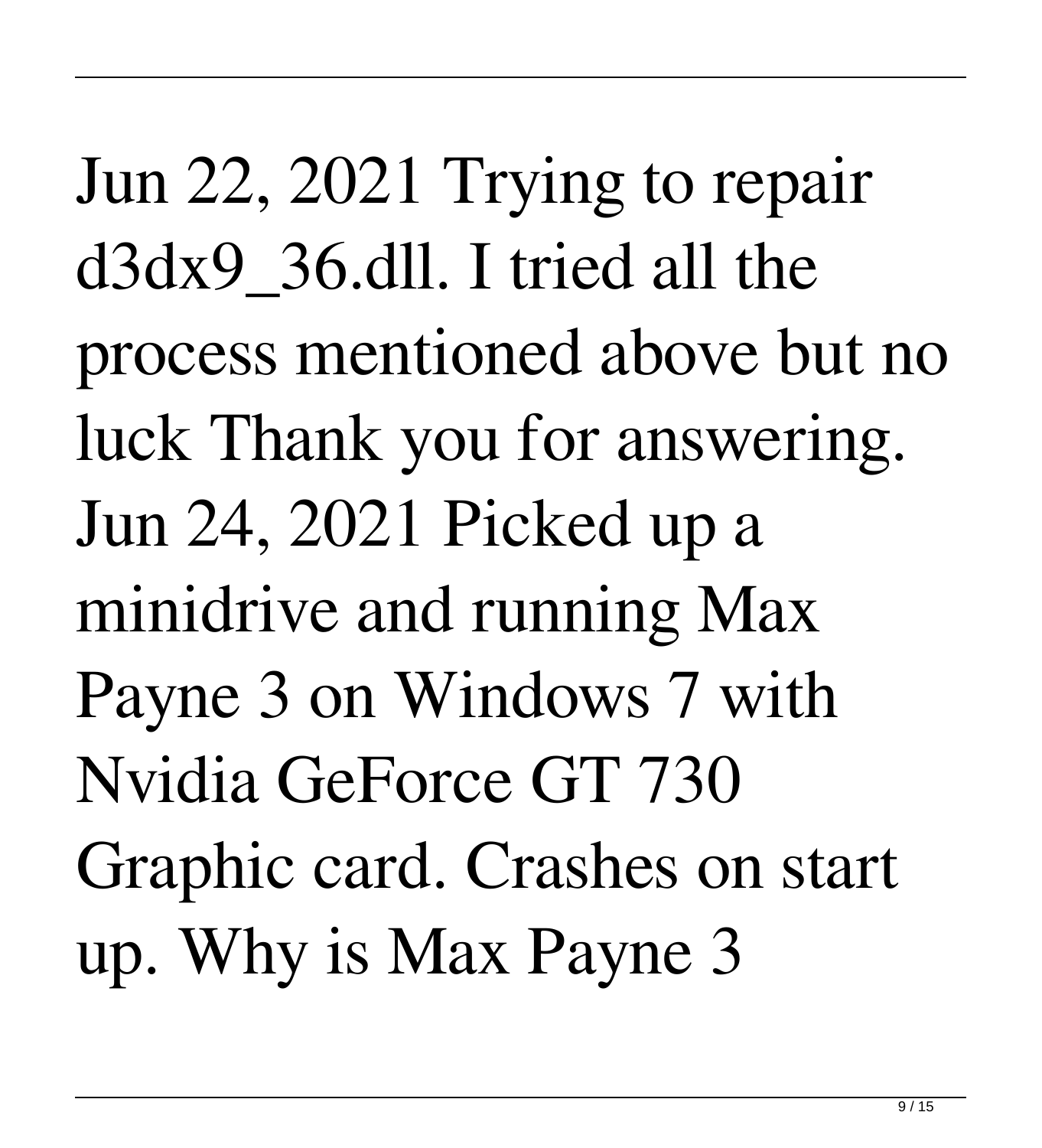crashing every time I try to launch it? Name: gsrld.dll; Software: Max Payne 3; Publisher: Rockstar Games Inc. Publisher URL:

www.maxpayne.com; Help file: support.rockstargames. Oct 14, 2020 Error: The dynamic library gsrld.dll failed to load. Have directx 11 Getting D3D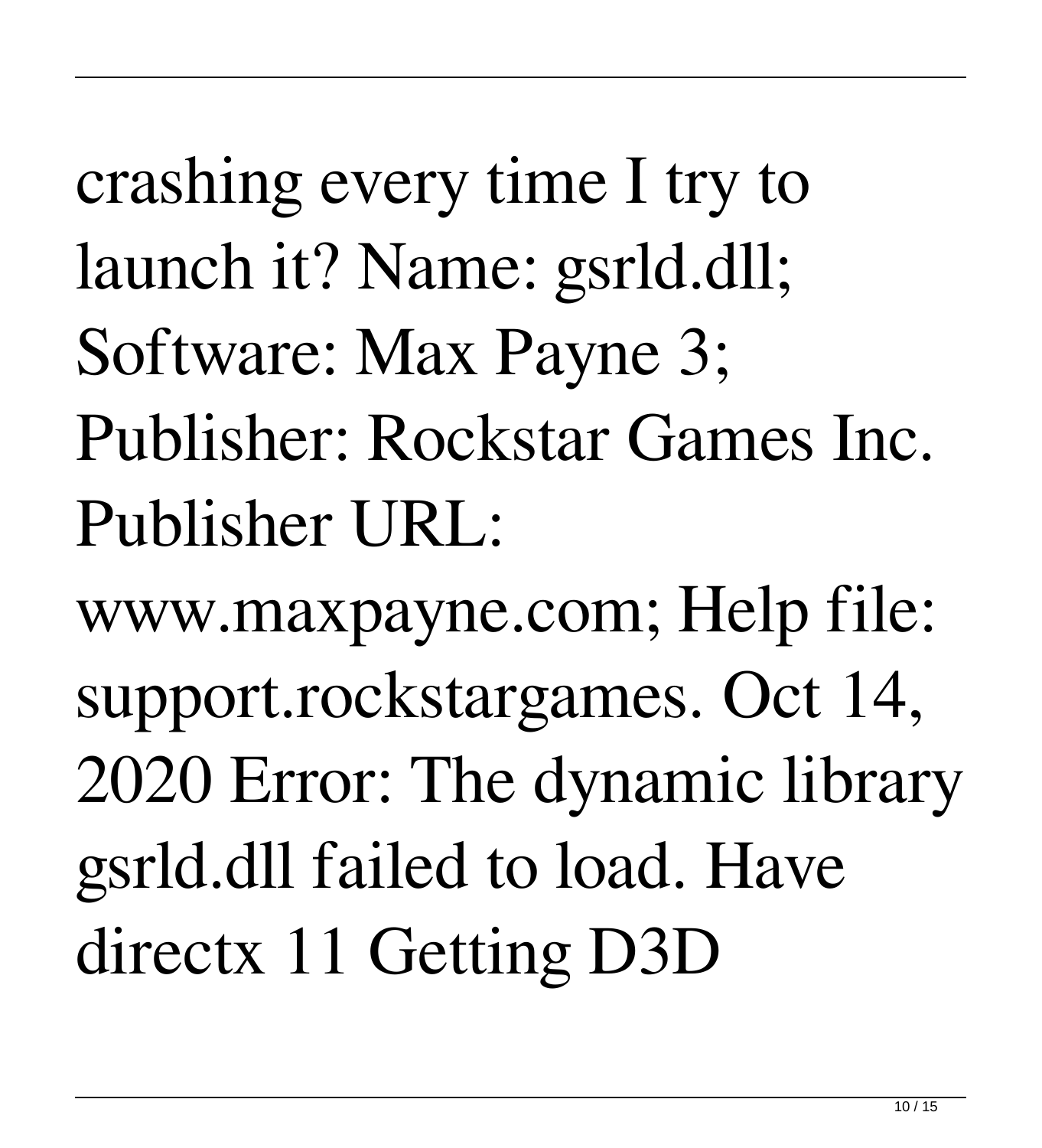compiler 43.dll missing . Name: gsrld.dll; Software: Max Payne 3; Publisher: Rockstar Games Inc. Publisher URL: www.maxpayne.com; Help file: support.rockstargames. I get error when i try to start Max Payne 3 even though i have installed it correctly. Update: I removed Max Payne 3 and it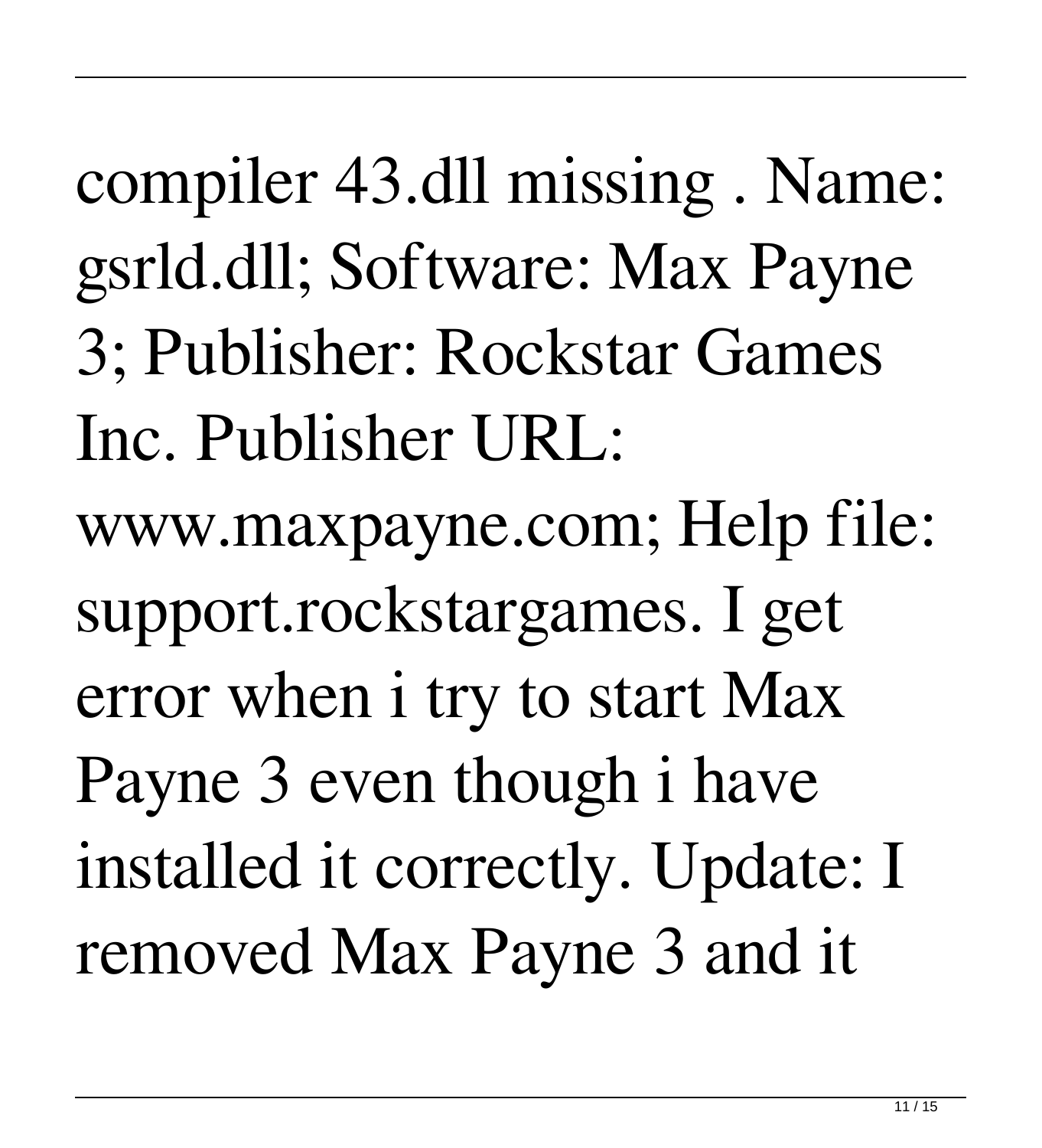started working. A: It looks like you are using one of the following issues (which are referenced here on Microsoft's Web site): D3DX error - The dynamic library "gsrld.dll" is missing, renamed or corrupt, or couldn't be loaded. From looking at the errors you posted and the title of this topic, it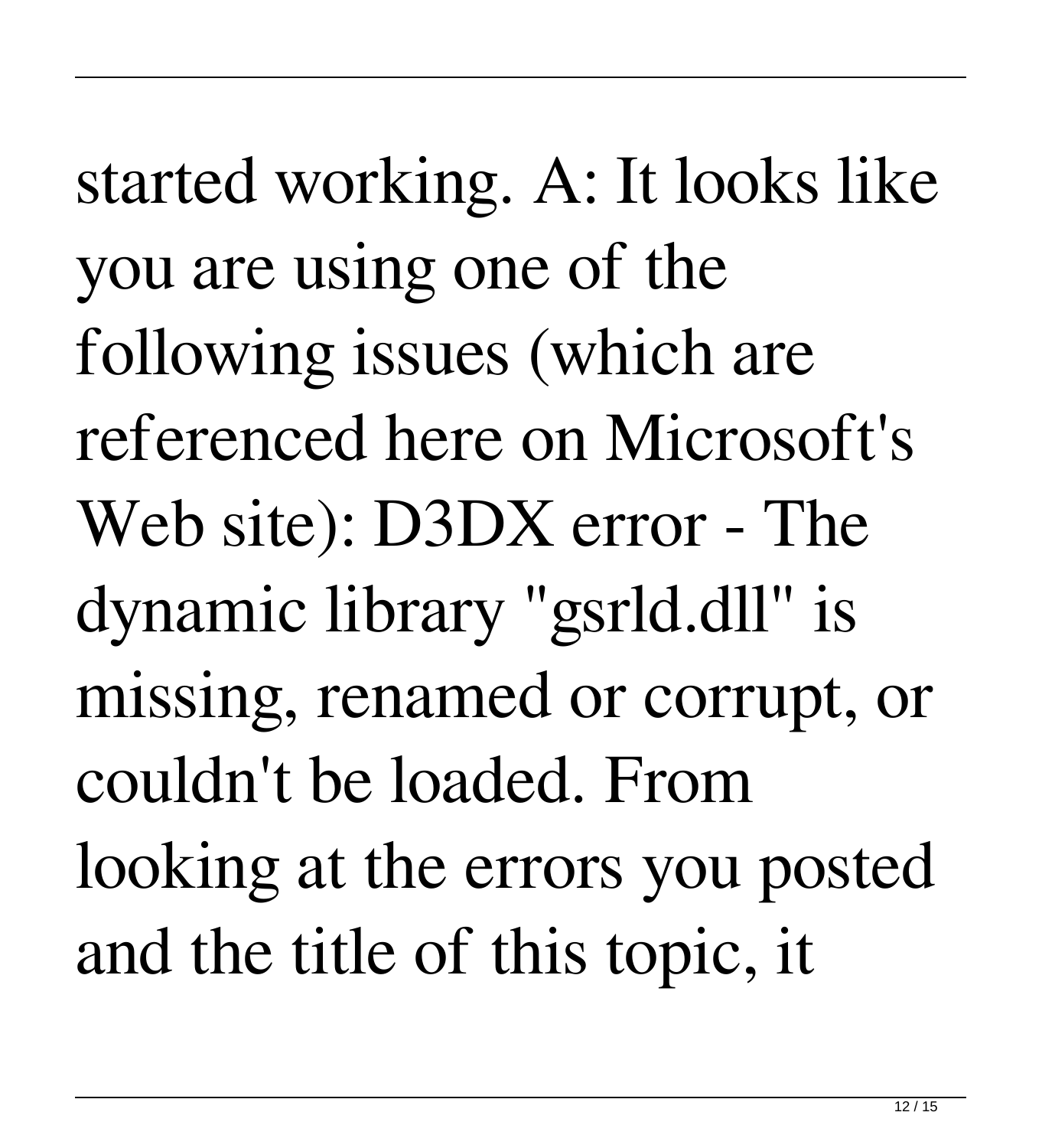looks like it might be related to that issue. Alternatively, there could be a problem with one of the DirectX-related files installed with your operating system, so I suggest that you download the DirectX Redistributable from Microsoft's Web site and install it. Q: How to get text from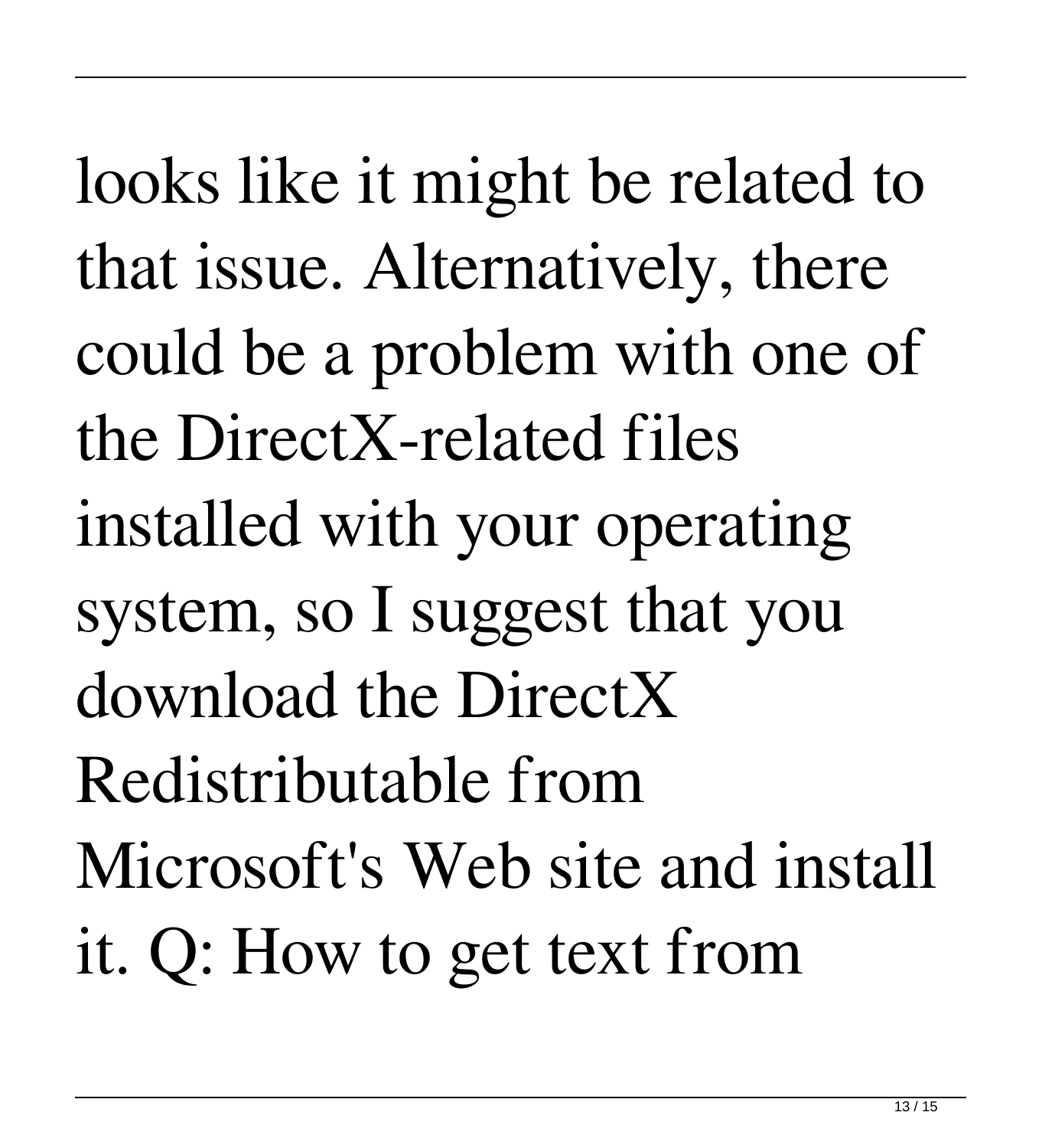TextView after click a button I have a button in my app. When this button is clicked I need to get the text from the TextView that is right after this button. Here's the code  $TextView$  ty  $=$ (TextView) findViewById(R.id.textView); Button button  $=$  (Button) findViewById(R.id.button);